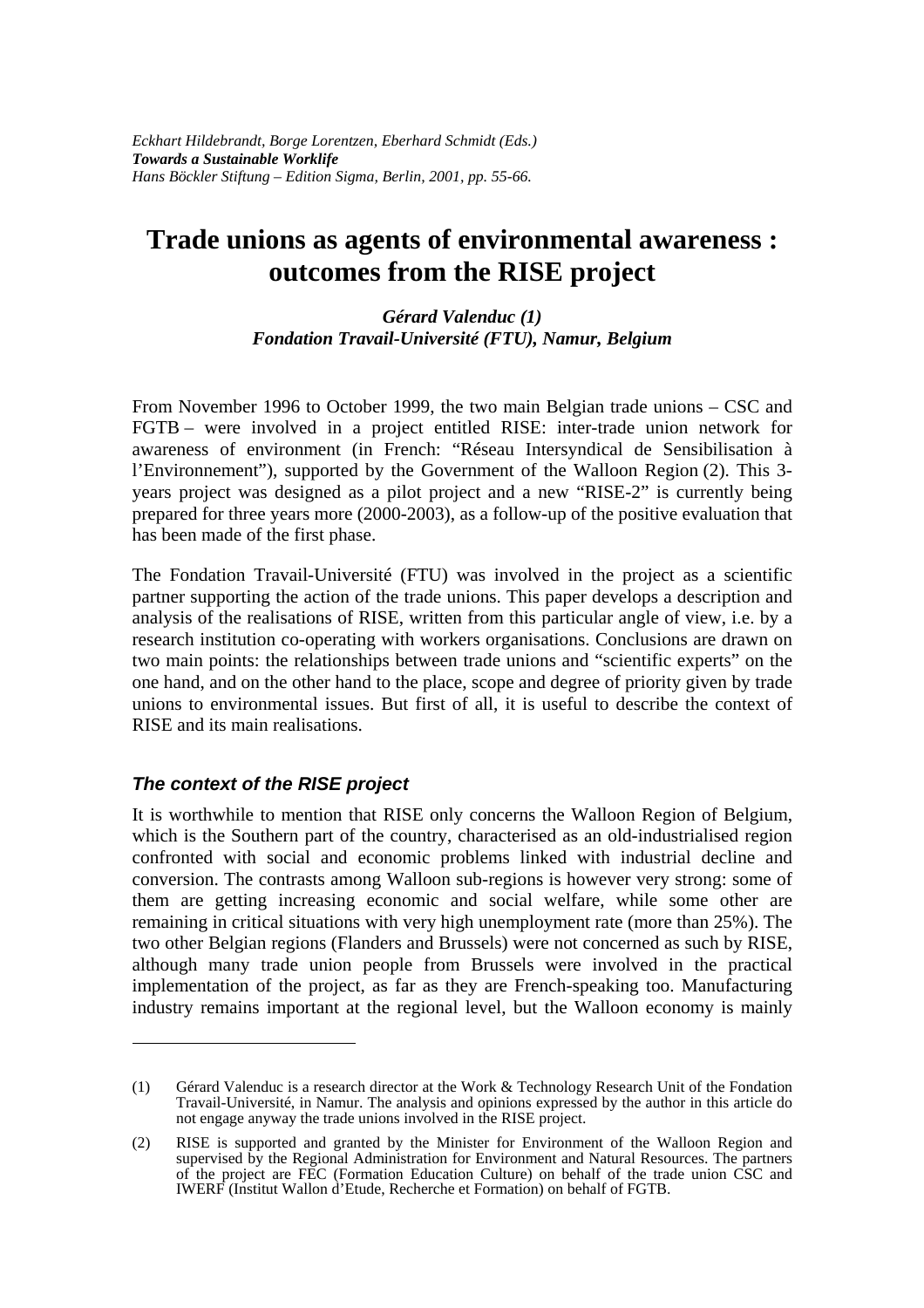driven by services. Service employment represents 74 % of total employment (among which 29 % in market services and 45 % in public and non-profit services), energy and manufacturing 15 % and building industry 9 %. Trade unions are rooted in traditional industry, but however well represented and very dynamic in some service sectors: mass retailing, financial services, health services, community services.

There is long-standing interest of trade unions in taking into account health, safety and environment issues, event if this is not their highest priority. Since 1993, the legislation on Health and Safety Committees at the enterprise level provides workers' representatives with an access right to environmental information and an advisory role in environmental matters linked with health and safety issues. These environmental aspects are enhanced in the new legislation on prevention, health and safety, applicable since 1997. Nevertheless, the sensitivity to environment is very variable from a branch union to another, as shown in these two brief contradictory examples:

- In 1993, both branch unions of chemical industry (CSC and FGTB) were amongst the strongest opponents to a project law of environmental taxes on plastic bottles and other plastic wastes, by fear of job losses in the PVC industry. The top management of both national trade unions, as well as other sectoral unions, was however favourable to an eco-tax system, but he was challenged by the action of the chemical workers – and the eco-tax project failed. Trade unions were perceived as opponents to an ecological tax reform.
- In 1995, the CSC-union of white collar workers (CNE) received the yearly award of the environmental associations ("green palm"), as an acknowledgement for its initiatives and actions in the area of prevention and protection of the environment.

Employers are also displaying some interest for environmental initiatives. Since 1994, the Walloon federation of employers runs an eco-advising service for its members, taking advantage of a subvention from the Regional Ministry for Environment. Arguing this, the Walloon trade unions started a negotiation that aimed at getting a similar funding for an eco-advising support for workers organisations – which resulted in RISE.

The delay between insemination and birth of the trade union project was however much longer than nine months and RISE only came up at the end of 1996. RISE was designed as a pilot experiment, which has to develop and validate activities in four areas:

- information and awareness of workers,
- training of union representatives,
- pilot experiments of workers' participation in environmental change at the enterprise level,
- and "technical support" (eco-advising) for answering environmental questions raised from grass-root union initiatives.

There was a common programme for both trade unions, but each of them was quite autonomous in the implementation of the programme. The overall purpose of RISE was to increase the efficiency of existing social dialogue on environmental matters in the enterprises of the Region and to develop new initiatives of such a social dialogue.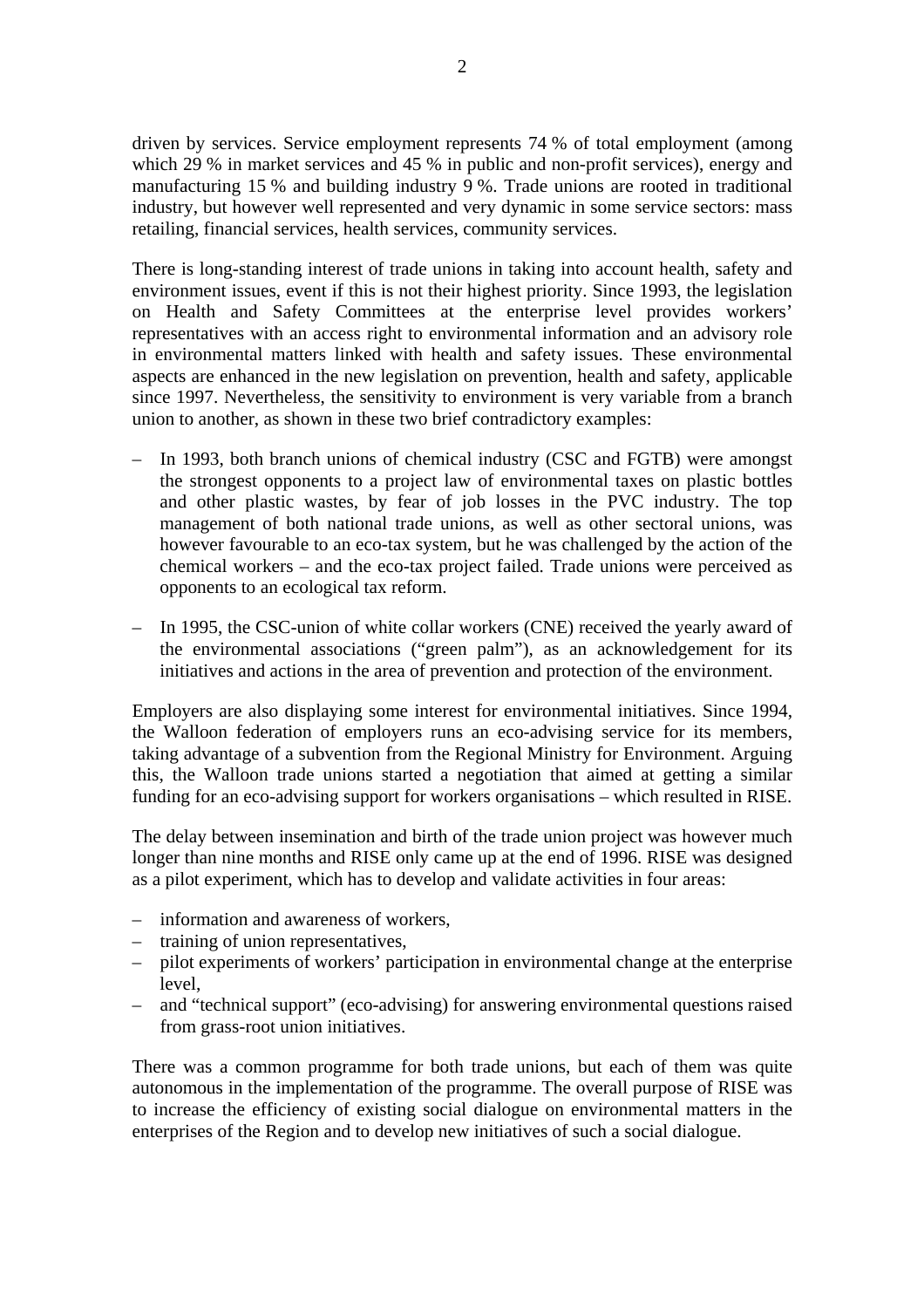A critical question for the trade unions was the selection of the project operators, who must have a regional dimension. For obvious linguistic reasons, union training institutes are organised on a regional basis, and therefore they were officially entrusted to carry out the RISE project. The Walloon CSC had already some experience in this area, for it has organised in 1992-93 a high-level training course on work and environment, for a group of about 20 union officers. This group of "ecologically aware officers" will play an important part in the implementation of the RISE activities within CSC.

The project structure of RISE is somewhat complex, because it reflects the difficulty of concurrent trade unions to get an agreement on a common initiative and to reach a compromise between competition and co-operation between themselves:

- FGTB decides to entrust the full operation of RISE activities to its regional training institute IWERF, but with a direct political control from the upper structure of the trade union.
- CSC also entrusted the responsibility of the implementation to its institute FEC, but FEC decides to subcontract the scientific aspects of the project to the Foundation "Travail-Université" (FTU), in order to involve a research partner in the project. Political insight was given to a CSC "environment task group", made of representatives of branch unions and territorial unions, rather than to the upper management of the union.
- The contract with the Regional Government organised a six-monthly "steering committee", under the responsibility of the Administration of Environment, to which trade unions were accountable.
- Co-ordination among partners was made in planning meetings between both trade union institutes FEC and IWERF. These meetings were the less formalised, but the most influent on the practical implementation of the project.

# *The activities carried out by RISE*

#### **Information**

The main realisation in this area is the design and publication of a practical handbook for workers, entitled "Environment and enterprise" [Porot V., 1998]. The task was carried out at FTU. The handbook directly addresses workers and their union representatives and it is written and presented as didactic as possible. It is structured in three sections, which reflect the triple purpose of the publication:

- To inform: about global environmental changes, about the political context and the main features of the regulatory framework in Europe and Belgium, and about the best tools for environmental management and auditing.
- To motivate: explaining the advantages, constraints and motivations for a better environmental action at the enterprise level; dealing with the relations between environment and employment and the "double dividend" options; developing the link between environment protection, health and safety prevention and quality policies; promoting clean technology and clean product policies.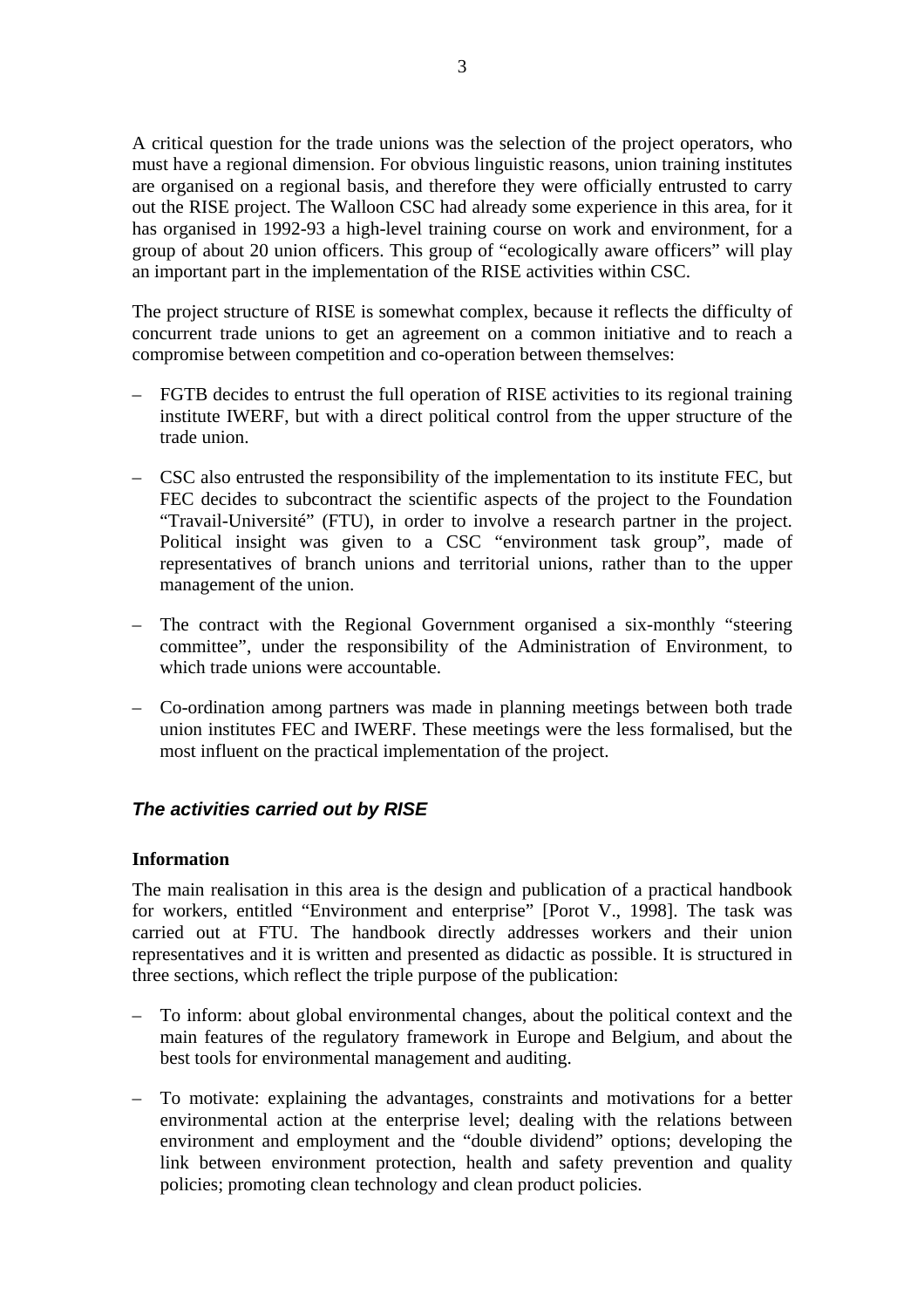– To act: this section of the handbook directly addresses trade union representatives in workers' councils and committees for prevention and protection. It consists of 14 "practical files" of 1-2 pages each, concerning environmental problems and areas of intervention at the enterprise level: water, energy, raw material, waste water, air, waste material, noise and vibrations, soils, products and processes, logistics and transport, risk assessment, impact studies, financial aspects and general environmental strategy of the firm. Each practical file contains a list of data or information to be gathered by trade unions, how to obtain it, with which regulatory references, and some suggestions to handle and analyse the collected data.

The design of the handbook was made in close co-operation between the researchers at FTU and a "reference group" of trade union officers and delegates, acting both as a steering group and a test panel.

The handbook was printed in 7000 copies and widespread not only within unions, but also in other institutions, such as environmental agencies, research centres, high schools, vocational training institutes, and to a European audience through some Adapt or Leonardo partnerships in which FEC or IWERF were involved. A shorter version was also translated into German for the German-speaking minority of Wallonia. One of the planned exploitations of the handbook was of course to use it as a reference material in union training activities.

Some by-products are also derived from the RISE handbook. A "co-operative game" was designed by FTU and FEC in order to allow another kind of access to the content of the handbook. A part of the handbook will be downloadable from the RISE web site (3).

#### **Training of workers' representatives**

Each trade union was responsible for training its own affiliates and delegates and the programmes implemented by FEC and IWERF were rather different.

IWERF has taken advantage of RISE to organise new training initiatives at the interprofessional level, whilst most of the FGTB training sessions are organised at the branch union level. These new activities mainly addressed shop-floor delegates and shop stewards and included four types of actions: a basic training cycle in environment, a specialisation training cycle, thematic one-day sessions on particular environmental problems, and awareness interventions on environment in other more general training sessions. Other training activities were designed for higher level union officers, dealing with matters of environmental policies.

FEC has build up new activities on the basis of the existing experience of its cell of "eco-advising union officers", trained in 1992-93. The main directions developed through RISE were: training of trainers at the local union level, and training to the development of actions at the local scale, together with other social groups; training sessions at the sectoral level, in industry and services; training sessions on thematic cross-sectoral matters; and training on global sustainable development issues. FEC also

 $\overline{a}$ 

<sup>(3)</sup> URL of the RISE web site: http://www.rise.be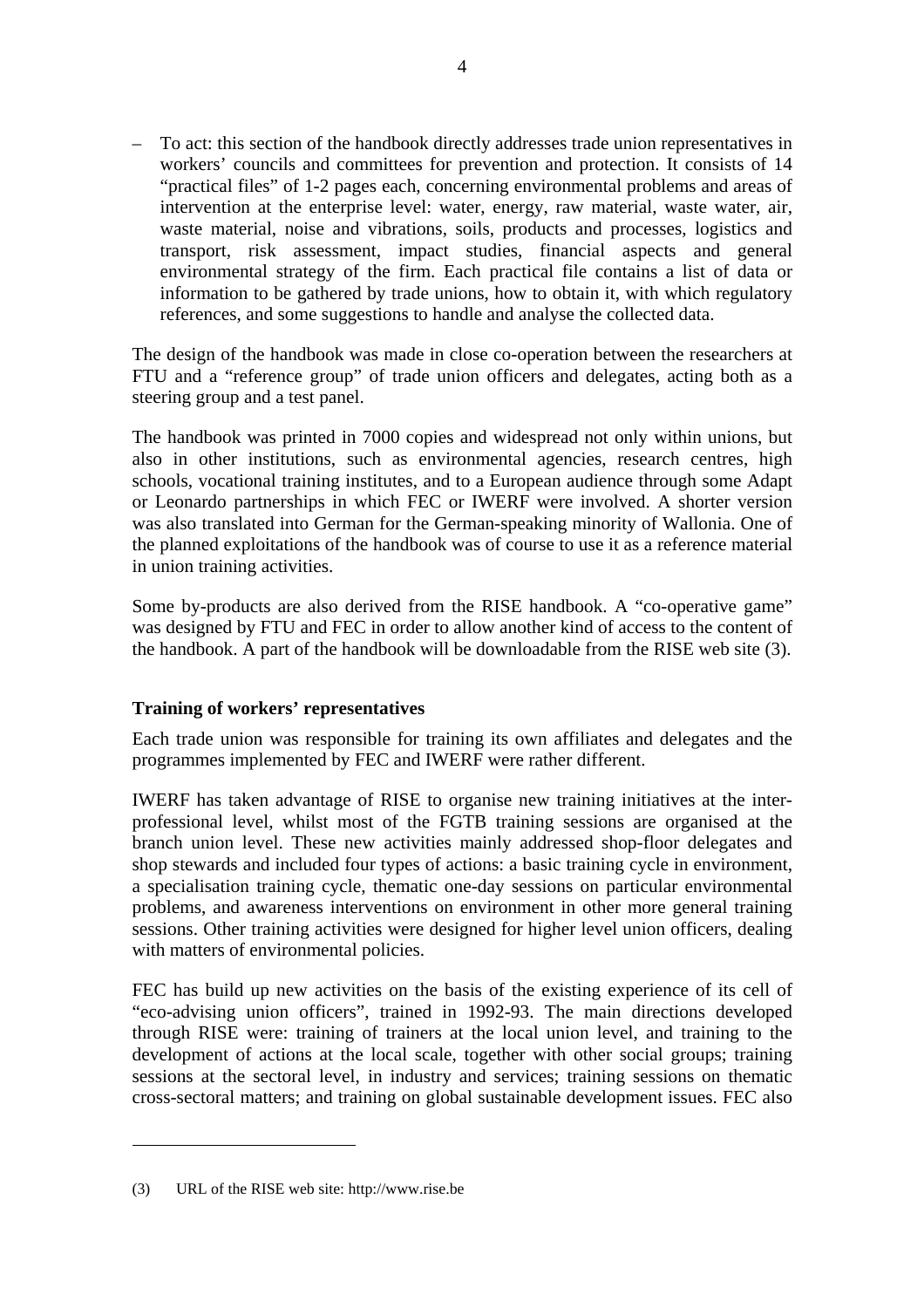organised a public conference on "Environment, employment and technological options" in Liège (1997).

Both unions also improved their active participation in European training sessions on work and environment, organised through institutions of the ETUC (AFETT, ETUCO).

Moreover, it is worthwhile to mention that a common CSC/FGTB training session was organised in 1999 for the trade union delegates involved in the pilot experiments at the enterprise level (see below). It may be considered as an exceptional event in the trade union life in the Region, because such common initiatives do not exist: CSC and FGTB delegates only meet each other in European training sessions of the ETUC.

#### **Pilot experiments at the enterprise level**

The purpose of the pilot experiments was to develop concrete experiments of social dialogue in the realisation of environmental projects at the enterprise level. Six experimental "case studies" were carried out:

- A chemical plant, manufacturing fertilisers and other agro-chemical products (278 workers), where the experiment consisted of selective separation of non-chemical waste (office, laboratory and packaging waste) on the one hand, and a diminution of nitrate emissions in waste water on the other hand.
- A food plant, manufacturing sausages and pâté (169 workers), where the action was oriented to awareness and changes of behaviour in selective separation of production waste and recycling of packaging material.
- A copper foundry, manufacturing intermediate products of copper plates and wires (179 workers), where a survey of environmental problems and a risk map were realised through the direct involvement of the workers.
- A maintenance plant for electric and diesel locomotives, belonging to the public national railway operator (SNCB) (950 workers), where an integrated plan of environmental improvements was designed and implemented: waste water processing, selective separation of waste, better identification of hazardous products, new prevention plan including environmental risks, setting up an "environmental cell" at the plant level.
- An automotive assembling plant, which "customises" imported cars for the Belgian market (137 workers), where the experiment consisted of looking for new solutions to a series of environmental or health and safety problems, for which the existing solutions were unsatisfactory for the workers: air pollution, bad operation of filters, wrong use of thinners, risks due to irrelevant building arrangements.
- A firm specialised in asbestos removal in polluted buildings (47 workers), where RISE allowed for a negotiated initiative of workers training on environment and health aspects related to asbestos.

The good final results of the six experiments may not let forget that their implementation was really difficult. The first difficulty arose at the very beginning, at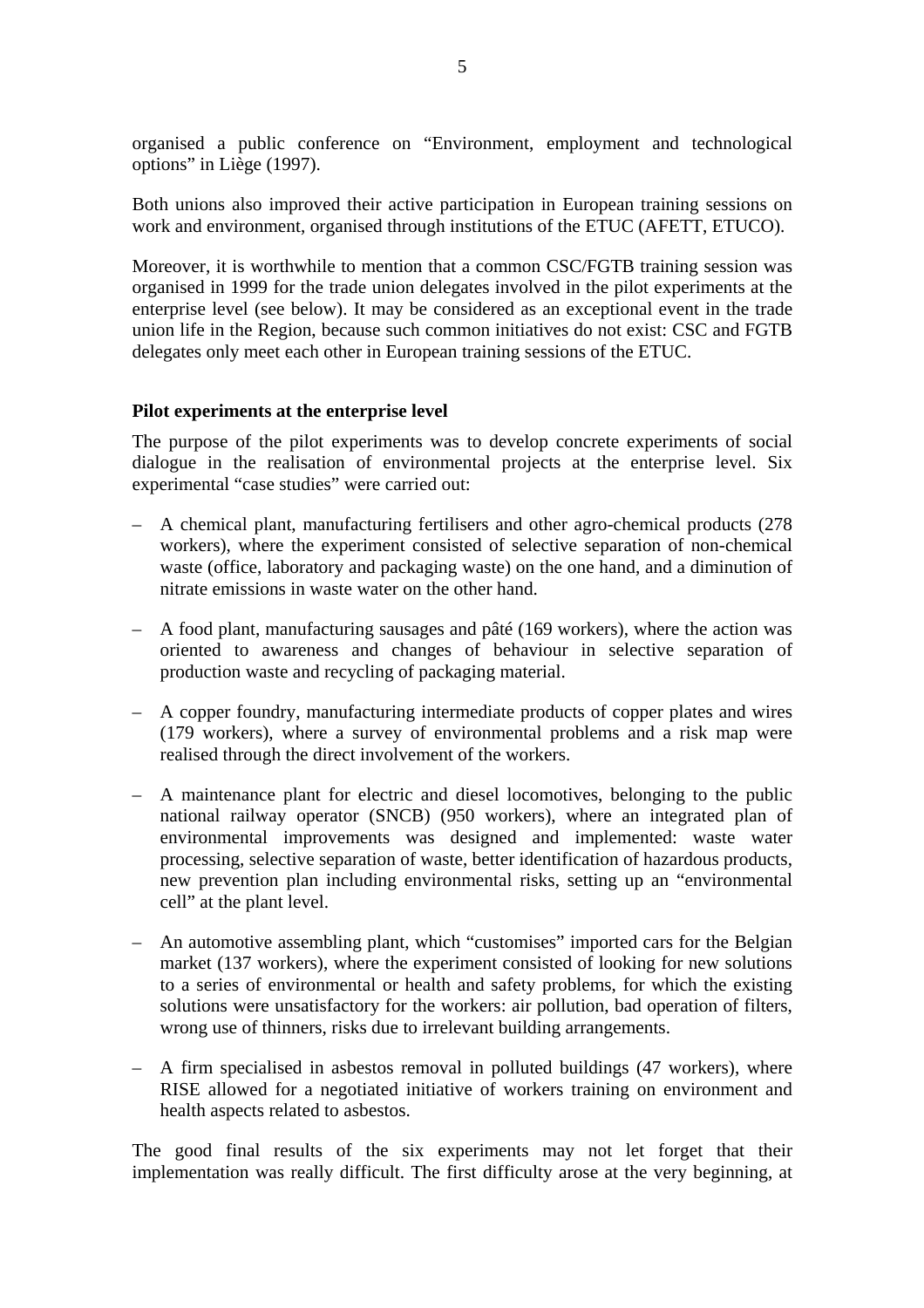the stage of the selection of the firms. The selection was made by the trade unions, but it was not based on existing or future environmental projects. The firms were selected according to complex criteria of sectoral diversity and interest balance which belonged to the "internal kitchen" of the unions. At the beginning there was no guarantee that the cases could be really relevant from the environmental point of view, but the FEC and IWERF project managers succeeded in convincing the union teams in each firm.

A second difficulty was to move from general workers' awareness of environmental problems in their firm, to the design and implementation of a targeted initiative. In some firms, the discussions among workers and with the plant management were very long, and few time was left for practical implementation before the deadline of the project.

A third difficulty is linked to economic restructuring that occurred in some firms during the RISE experiment. In these circumstances, ecological concerns are not staying anymore at the foreground. Fortunately, there was no case of acute and conflictive restructuring, that should have hindered the continuation of the experiment.

The evaluation made by both trade unions shows that the pilot experiments resulted in a considerable improvement of the quality of the social dialogue on health  $\&$  safety issues, quality policy and environmental policy at the firm level.

#### **Scientific and technical support**

The purpose of the scientific and technical support was to provide workers with targeted, relevant and updated information about urgent environmental problems to which they were confronted – a kind of "help desk". FEC and IWERF have chosen very different ways to implement this purpose within their respective trade unions.

IWERF created an internal "technical support cell", composed by officers of the institute and selected shop stewards. This cell answered to various documentation requests and took part in various FGTB working group. Its scope and role were mainly internal, but contributed to an improvement of ecological awareness within the union. During the last year of the project, IWERF started to publish a "press review" on work and environment and to build up a web site, that must become the Internet gate of RISE.

FEC decided to sub-contract the scientific support tasks to FTU, in order to enhance the co-operation between research and trade unions, in which FTU was obviously interested, and to give an external visibility to this co-operation. Three kind of services were proposed by FTU:

– In order to implement a "help desk" system for trade union people, an information leaflet was distributed, including a "question form" that has to be filled in and sent by fax or mail to FTU. We did not want to run any "call centre" on work and environment, and we insisted on the need of a good preparation of the questions or problems to be submitted to us by trade union delegates. They must use a formalised procedure, in such a way that their problem or request should be written down and formulated in an argued way. The experience showed that few requests were addressed from individual initiatives, and that most of the requests came from union working groups and from training sessions.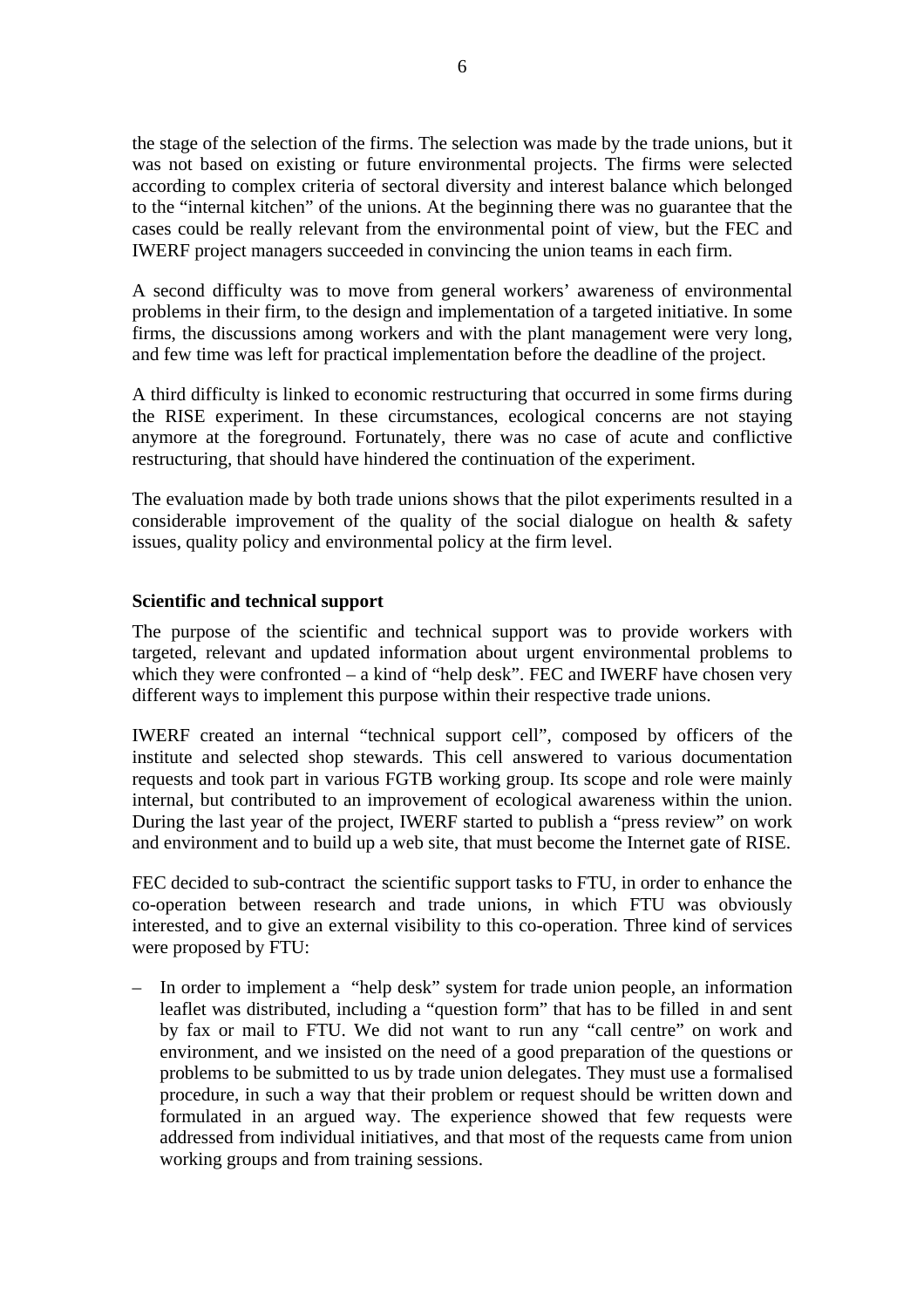- In order to provide a structured answer to the questions raised by union delegates, FTU started a series of "thematic notes", gathering relevant information and analysis about recurrent topics. The first one was published in 1999 about the use of solvents [Porot V., 1999]. Further thematic notes will be published by FTU in RISE-2: one about cleaning activities and one about the analysis of yearly environmental reports published by enterprises.
- FTU also proposed to the unions to start the publication of a newsletter "Work & Environment", that should aim at a general awareness of social and ecological matters, without being considered as a trade union bulletin. Three issues of the newsletter were published in 1999 and widespread among trade unions and other institutions (academics, public authorities and agencies, environmental groups). As editor of the newsletter, FTU had to concert with its trade union partners, but was entirely responsible for the content of the publication. This principle was not easy to accept by some trade unions, that are used to exert a control on all the publications they distribute to their members. But the newsletter was positively acknowledged by its target public, within and outside trade unions. Its continuation is of course linked to the renewal of RISE-2 (4).

## *Co-operation between research and trade unions in the area of environment*

Our own experience of involvement as a research institution in the RISE activities is quite positive, but there are some interesting points to discuss.

The first point concerns the relationship between research and "social demands" from trade unions in the area of work and environment. The help desk service was confronted with three kinds of requests:

- A lot of questions were related to the access to relevant information on environmental regulation, product toxicity or health & safety standards, which are in fact available from many other sources, including Internet sites. The answer is the job of a documentalist, not of a researcher. But the amount of questions was rather small, far below the threshold that should have justified to engage a documentation professional to provide this kind of service.
- Some other questions raised by trade union delegates were linked to particular organisational contexts in specific firms. It was impossible to answer them "from the desk", without any on-site investigation. But it was not possible to do it with the limited financial and human means of the RISE project. Anyway the role of the researcher should not have been to bring a technical answer, but to help to develop a collective response within the firm. Doesn't this role belong to the trade unions themselves ?
- A third category of questions were more recurrent and led to the need of a "consolidated" approach. The publication of "thematic notes", that was not initially planned in RISE, is an indirect way to answer these recurrent questions. This is a

 $\overline{a}$ 

<sup>(4)</sup> Past issues are available on http://www.ftu-namur.org, and soon on http://www.rise.be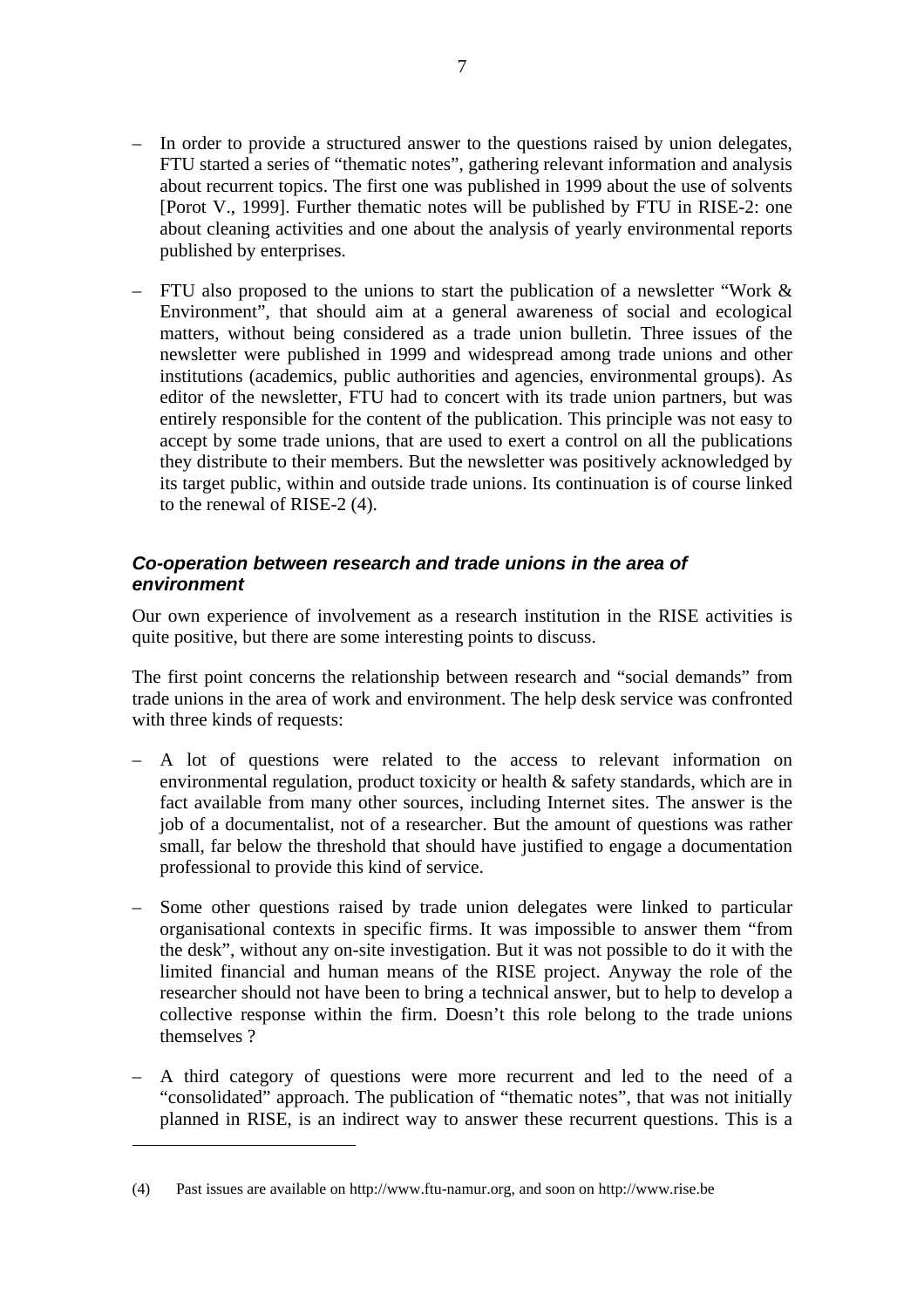research task, that includes an analysis of the background and scope of the questions and the design of an integrated answer, taking into account technical and social aspects.

Our experience in RISE confirms some of our previous research results from a European research project of the VALUE programme, about the interfaces between science and social groups in the areas of work and environment [Valenduc & Vendramin, 1996]. We pointed out that there is an over-estimation of the role of the "latent social demand" to be answered by "socially engaged scientists" – the myth of the science shop during the eighties. A lot of organisations which were created as interfaces between research and social demands were redesigned as "advisory and research centres". The logic of the demand is replaced by the logic of service provision. This is exactly what happened with the scientific and technical support in RISE. What FTU can offer is not really a help desk answering questions, but scientific services and expertise matching specific areas of workers' interests.

The second point concerns the own expertise of trade union delegates and its articulation with external expertise, for instance in the implementation of pilot experiments at the firm level. At the beginning of the project, it was thought that shopfloor delegates needed assistance and expertise from eco-advisers and other technical experts in the area of eco-auditing. The analysis of the pilot experiments shows however that many workers had a good basic knowledge of the environmental situation of their firm and that they could be trained in using themselves some basic tools of eco-auditing. The external expertise that they needed did not consist so much in environmental assistance, but rather in organisational skills: how to manage a project, how to communicate with company executives, technical experts and the other workers, how to set up new procedures, how to ensure a follow-up of the actions, etc.

## *Which place for environmental issues in trade union activities ?*

Paradoxically, the main challenge of RISE was not to deal with environmental questions as such, but to do it in the framework of a common project managed by two concurrent trade unions and supported by the regional authorities, which also wanted to keep some insight in the project. Institutional power relations were very important. As an external research institution, and despite our long-standing experience of co-operation with trade unions, we consider that these power relations have raised many obstacles and hindered the optimal development of the RISE activities. The weight of the institutional constraints was heavier than foreseen, but the project managers at FEC and IWERF (5) were very dynamic and co-operative and they succeeded in overcoming most of the obstacles.

The case of RISE reveals two different union strategies towards environment:

 $\overline{a}$ 

– Environment as a tool: environmental actions are used as a supplementary tool in order to improve the main action areas of the trade union, either at the firm level (negotiation capacity, working conditions, etc.) or at the regional level (union

<sup>(5)</sup> The success of RISE must be greatly acknowledged to both project managers Myriam Gérard (FEC) and Julie Rigo (IWERF).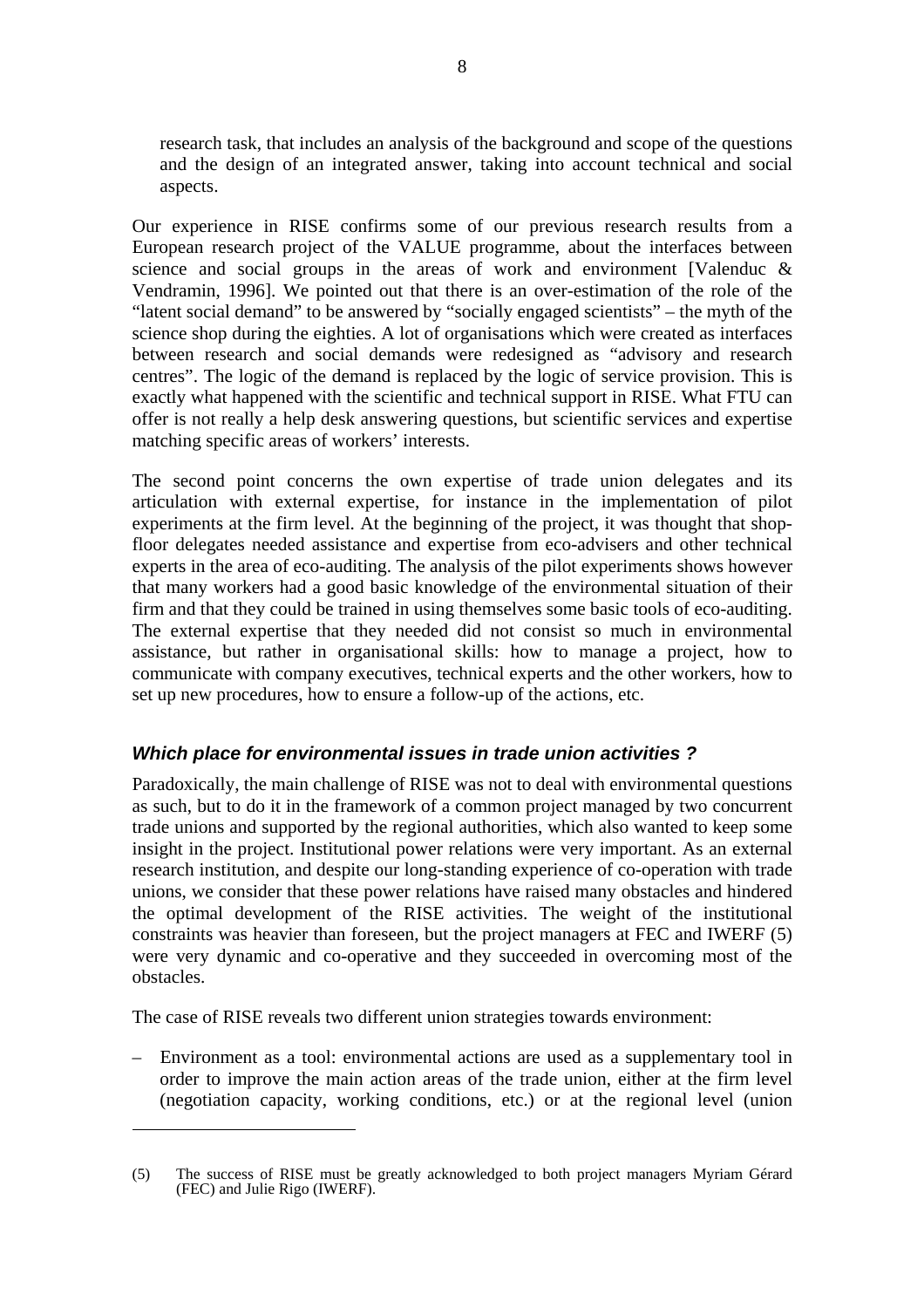representation in consultative bodies, union influence on regional policies). Environment becomes a new dimension in existing social relations.

– Environment as a goal: environment is a new strategic priority for the trade union, that requires new investments in union training (for officers and workers), environmental task forces, new relationships with other social groups (for instance green organisations and citizens associations), etc. The trade union must be an active stakeholder in the policies for environment and sustainable development.

Although both strategies are present at different levels in both trade unions, the second one (environment as a goal) appears to be dominant in CSC while the first one (environment as a tool) is dominant in FGTB, at least in the Walloon Region – may be the characteristics are just reversed in the Flemish Region.

Moreover, we share a large part of the conclusions drawn by Le Blansch and Lorentzen in their analysis of 43 company case studies of workers' participation in environmental protection [Le Blansch and Lorentzen, 1996]:

- RISE shows a wide variety of workers' initiatives, but, as mentioned in the cited article, "the next and far more difficult question arises, whether we are really talking about roles which contribute substantially to a greening of industry".
- A trade union action based on interest representation and delegation can lead to concrete proposals of improvement, in the areas of health and safety, working conditions, or quality of life. But in many cases they have a limited impact on the long-term environmental strategy of their company. The room left for a wider workers' participation in environmental change and sustainable development mainly depends on the company strategy in human resource management.

Anyway, the coexistence of multiple strategies, as well among unions as among companies, may not be an obstacle to the continuation and improvement of the new trade union practices developed during the first phase of RISE.

> Gérard Valenduc April 2000

#### *References*

FEC/IWERF, *Rapport final du projet RISE* (Réseau Intersyndical de Sensibilisation à l'Environnement), Région wallonne (DGRNE), novembre 1999.

Le Blansch K., Lorentzen B., *Do workers and trade unions have a role to play in environmental protection ?*, in Transfer, vol. 2, n°3, ETUC, Brussels, August 1996.

Porot V., *L'environnement et l'entreprise: guide pratique pour les travailleurs*, coédition FEC/IWERF/FTU, Bruxelles, décembre 1997.

Porot V., *Note thématique RISE: les solvants*, FEC/FTU, janvier 1999.